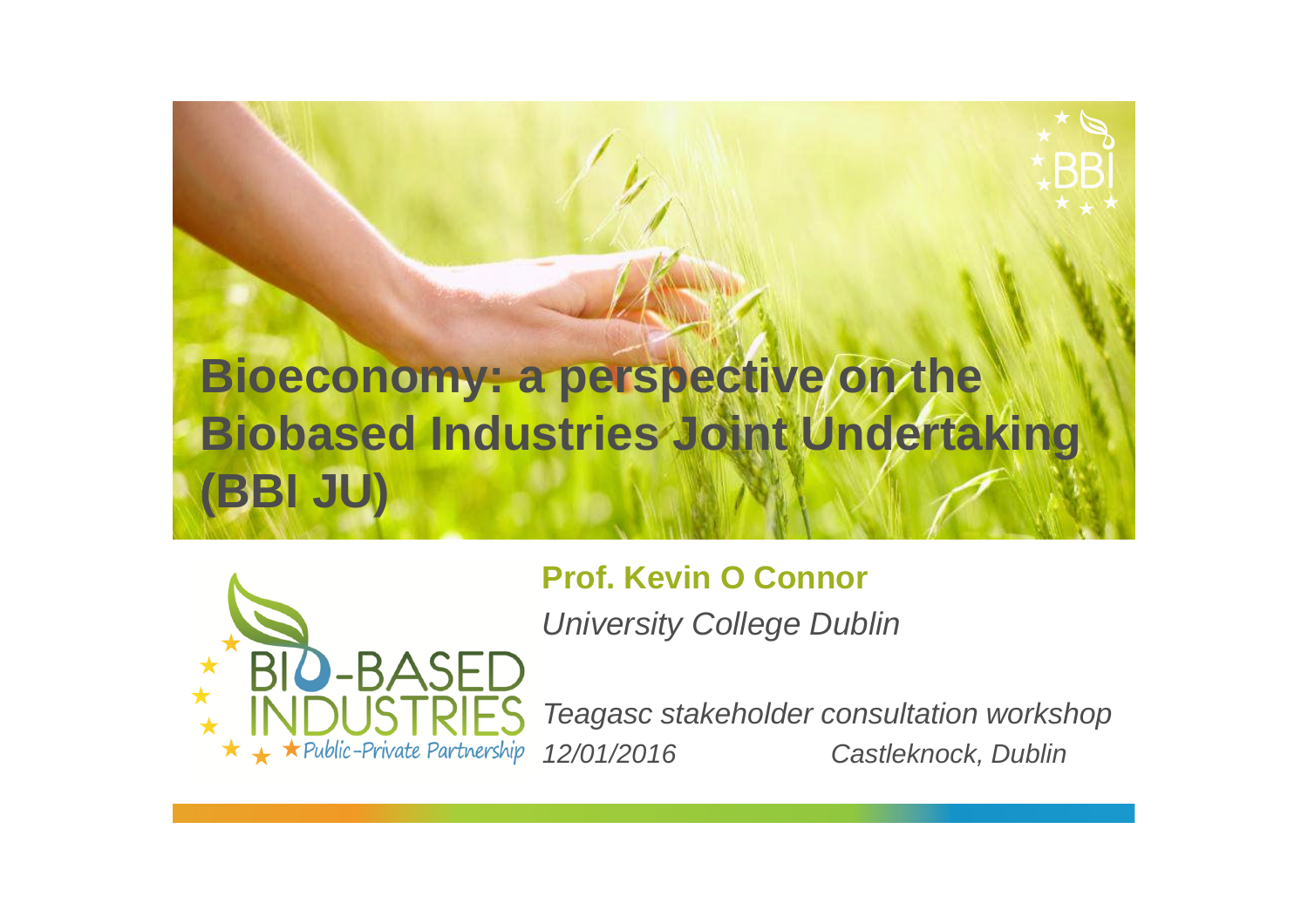

### **Background**

- Member Lead Market Initiative (LMI) for biobased products (2007-2011).
- Member EC expert group biobased products (2013- present)

| Measures to promote the market                                                                                                         |
|----------------------------------------------------------------------------------------------------------------------------------------|
| introduction of innovative                                                                                                             |
| bio-based products                                                                                                                     |
|                                                                                                                                        |
| A report from the Ad-hoc Advisory Group for Bio-based Products<br>in the framework of the European Commission's Lead Market Initiative |
| Published 3 November 2009                                                                                                              |
|                                                                                                                                        |
|                                                                                                                                        |
|                                                                                                                                        |
|                                                                                                                                        |
|                                                                                                                                        |
|                                                                                                                                        |
|                                                                                                                                        |
|                                                                                                                                        |
|                                                                                                                                        |
|                                                                                                                                        |
|                                                                                                                                        |
|                                                                                                                                        |
|                                                                                                                                        |

**TAKING BIO-BASED FROM PROMISE TO MARKET** 

• Chair of the Scientific committee BBI JU (2014- present)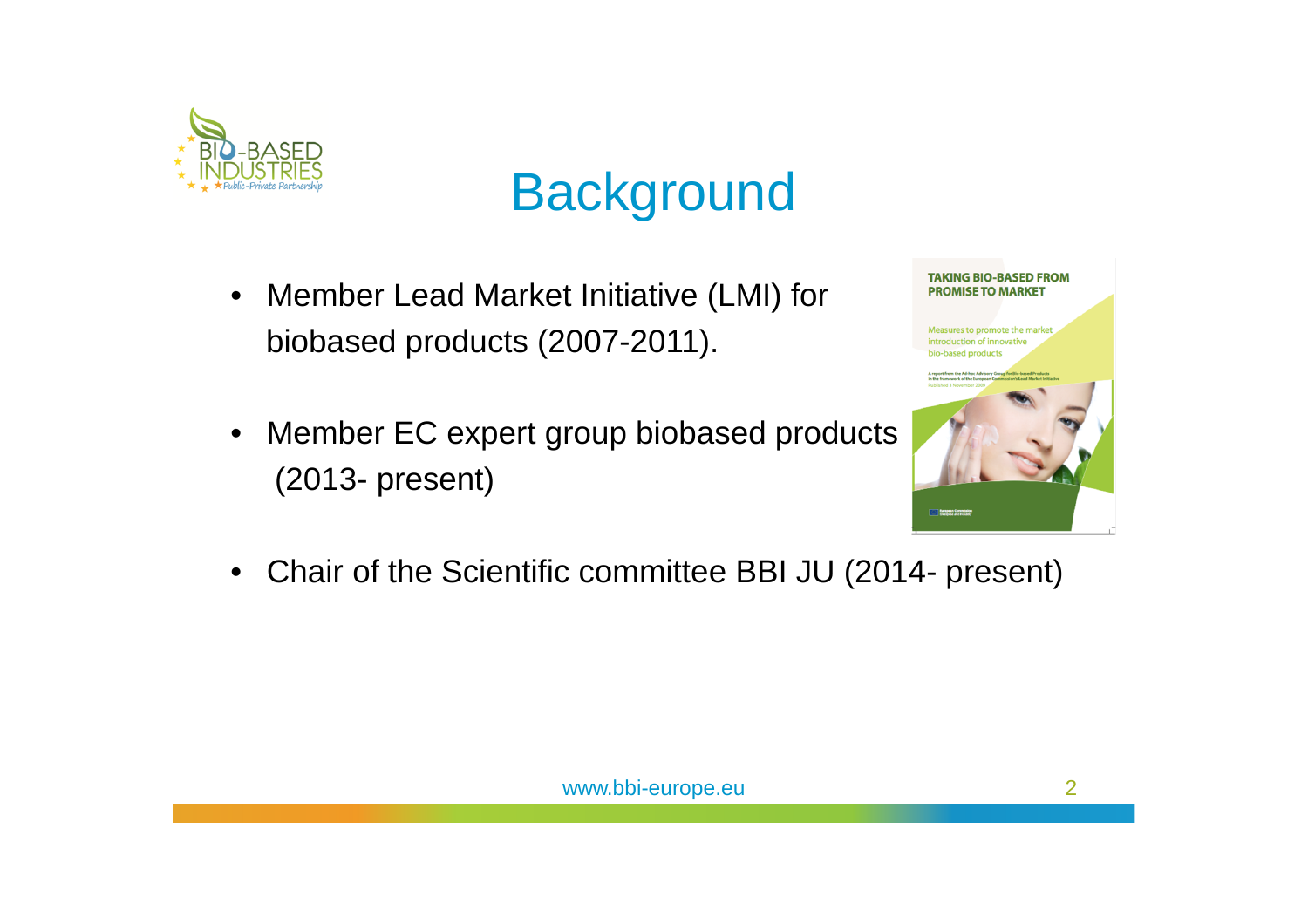

### A bioeconomy for Europe

- **Europe** has to address key **inter-related challenges**
	- **1. Food security**
	- **2. Energy security**
	- **3. Climate change**
	- **4. Re-industrialisation of Europe**
	- **5. Reducing our dependence on fossil resources**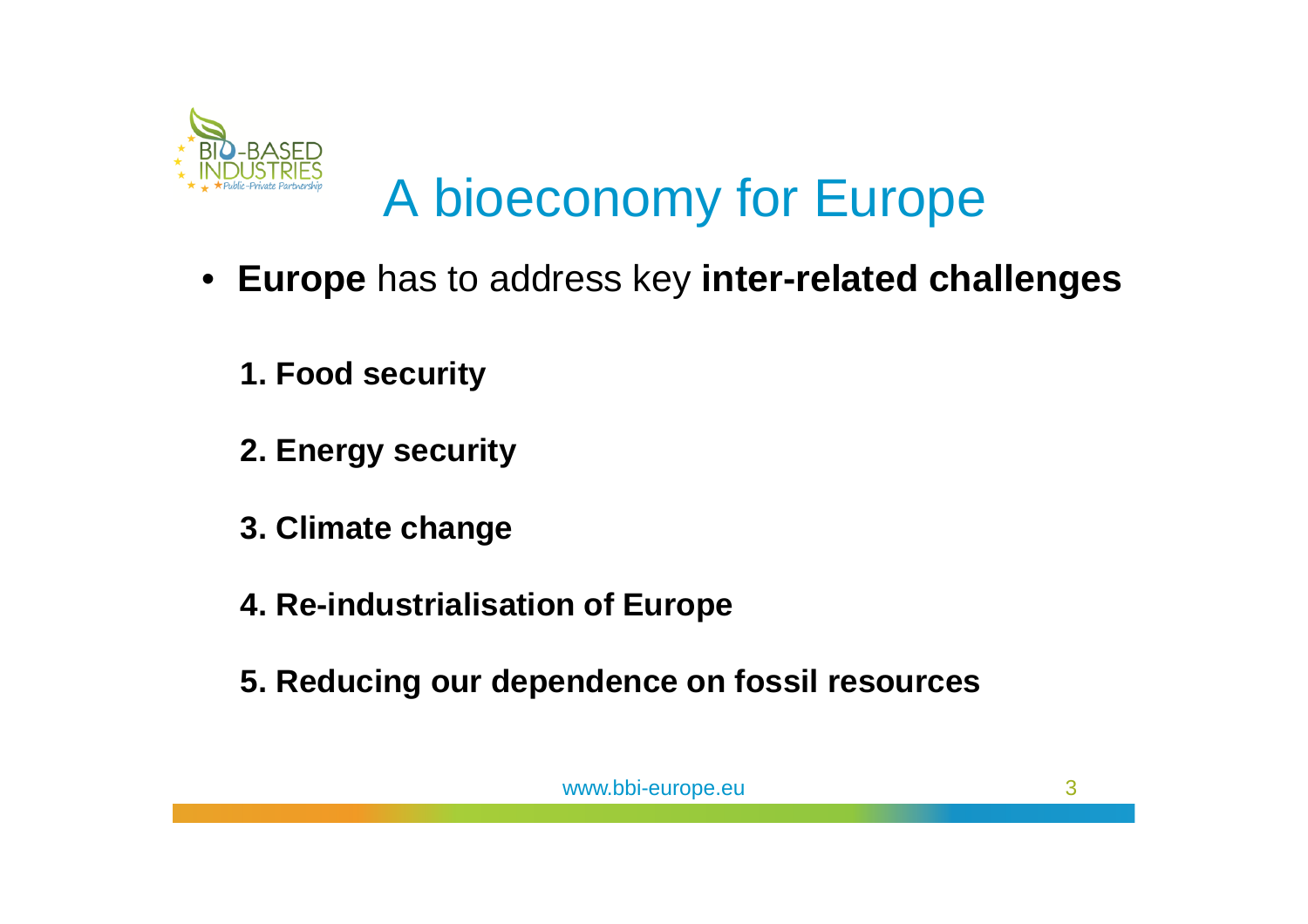

# A balanced bioeconomy

- The sustainable production of renewable biological resources and their conversion into food, feed, bio-based products, biofuels and bioenergy.
- Food production is at the heart of the Bioeconomy
- We must not negatively impact food production
- We can use the need to make chemicals, fuel and energy from biobased resources as an opportunity to increase the land and biomass exploitation efficiency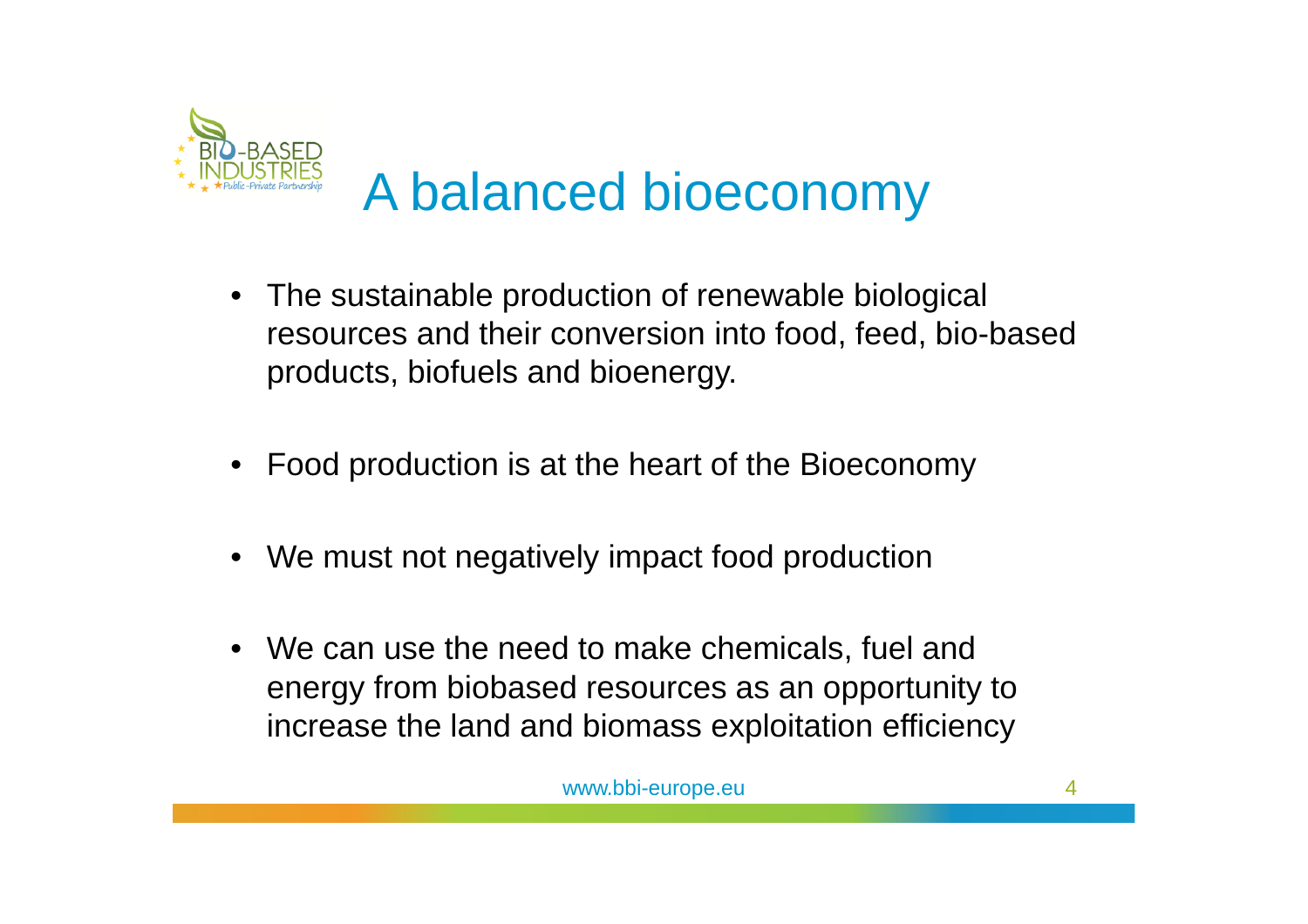

# Bioeconomy and growth

- Economic opportunity
- Annual turnover of €2 trillon
- 22 Million Jobs
- 10 % of workforce in EU
- 12% of the EU27 turnover
- $> 700,000$  jobs (80% rural) by 2030
- New value chains securing existing jobs and creating new jobs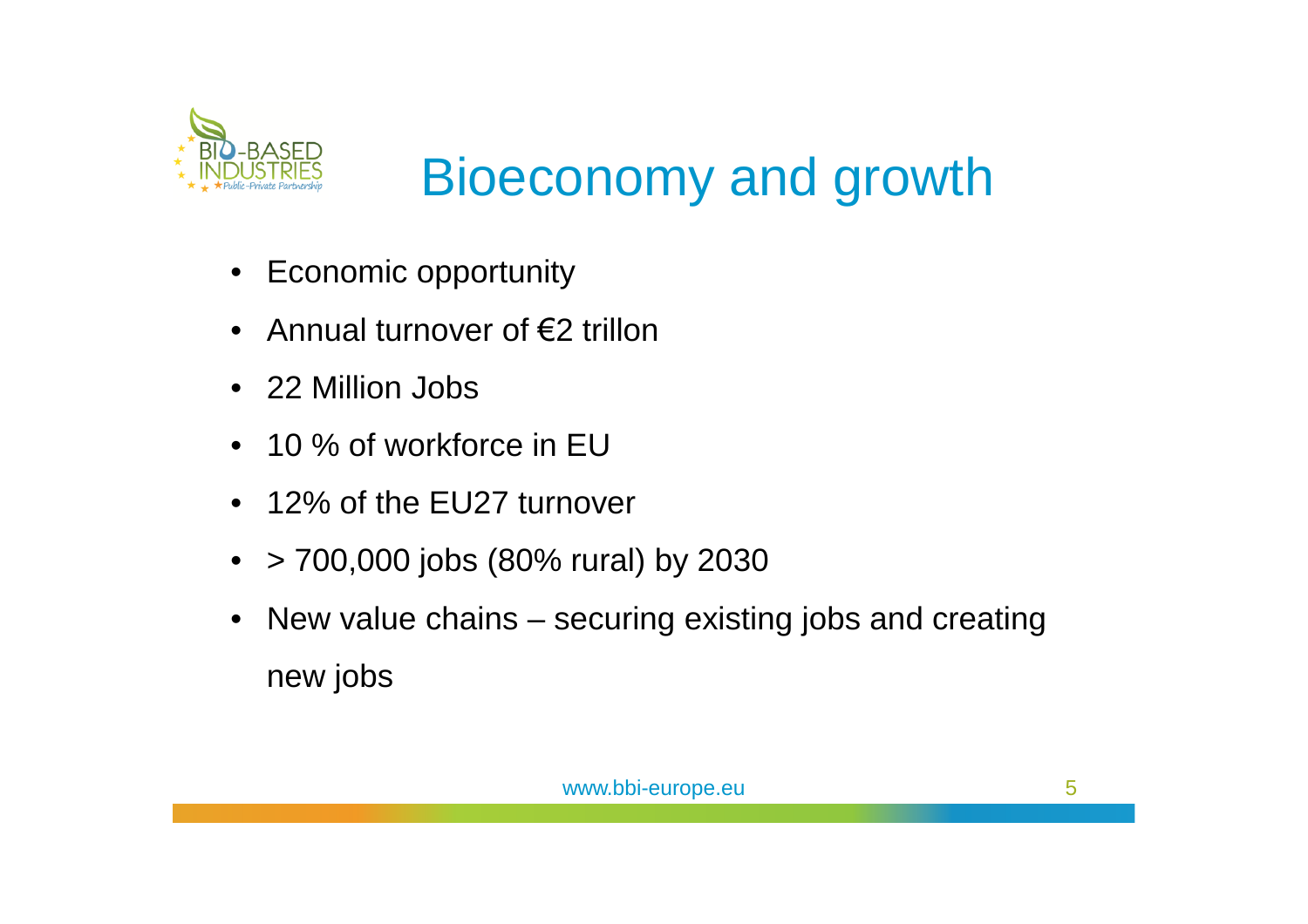

### Bioeconomy – Impacts

- New products, processes, and value chains
- Diversifying agriculture and industrial activity
- Replace existing petrochemical products and producing new products
- Socioeconomic and environmental benefits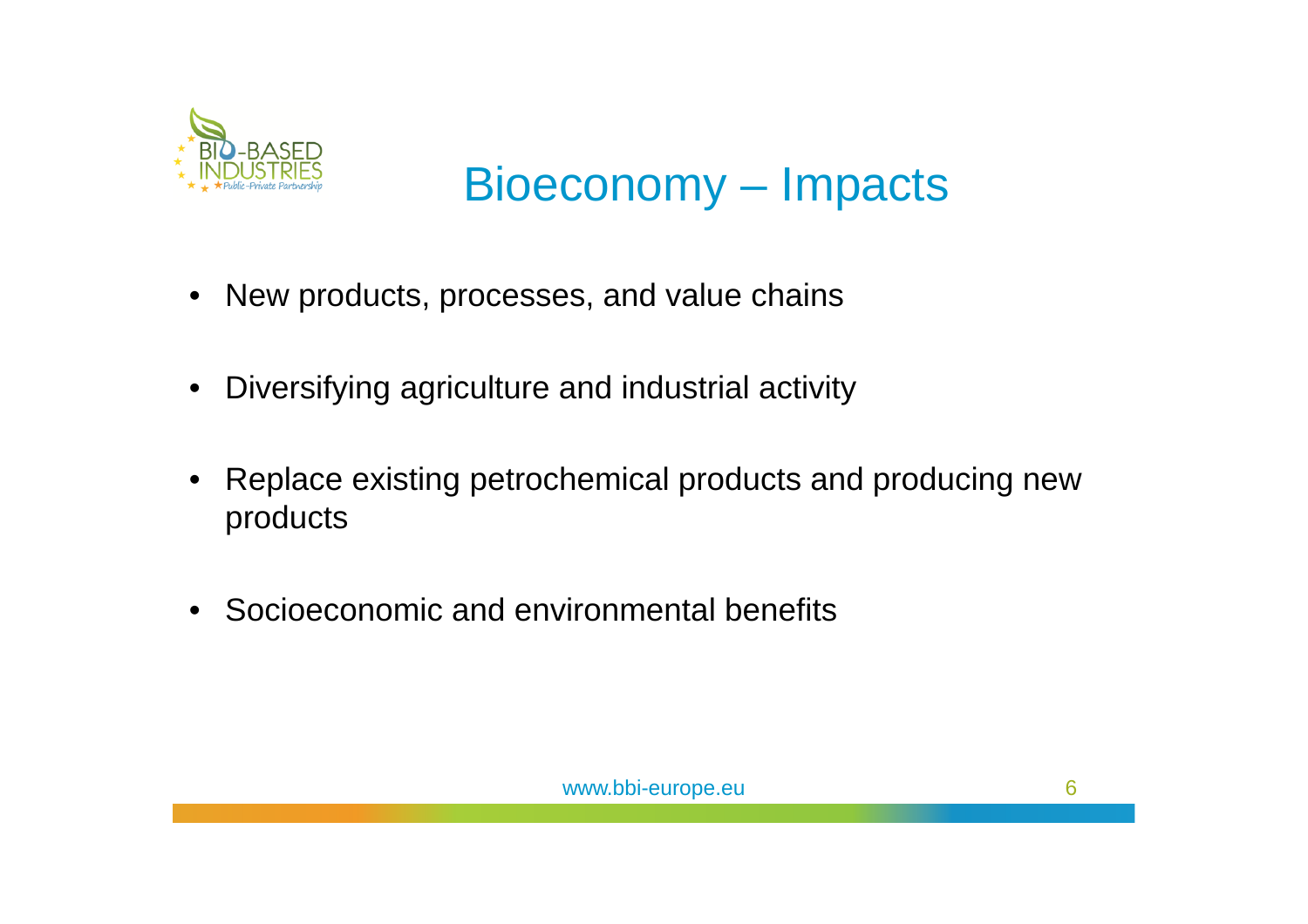

Public Private Partnership supporting R&I for bio-based industries:

**Partners**: European Commission and Biobased Industries Consortium (BIC)

**Budget**: € 3.705 billion (about 75% from industry)

**Objectives**: New bio-based value chains for Europe based on 2nd generation/advanced biorefineries.





**BBI Joint Undertaking** Using renewable natural resources and innovative technologies for greener everyday products



www.bbi-europe.eu

www.bbi-europe.eu 7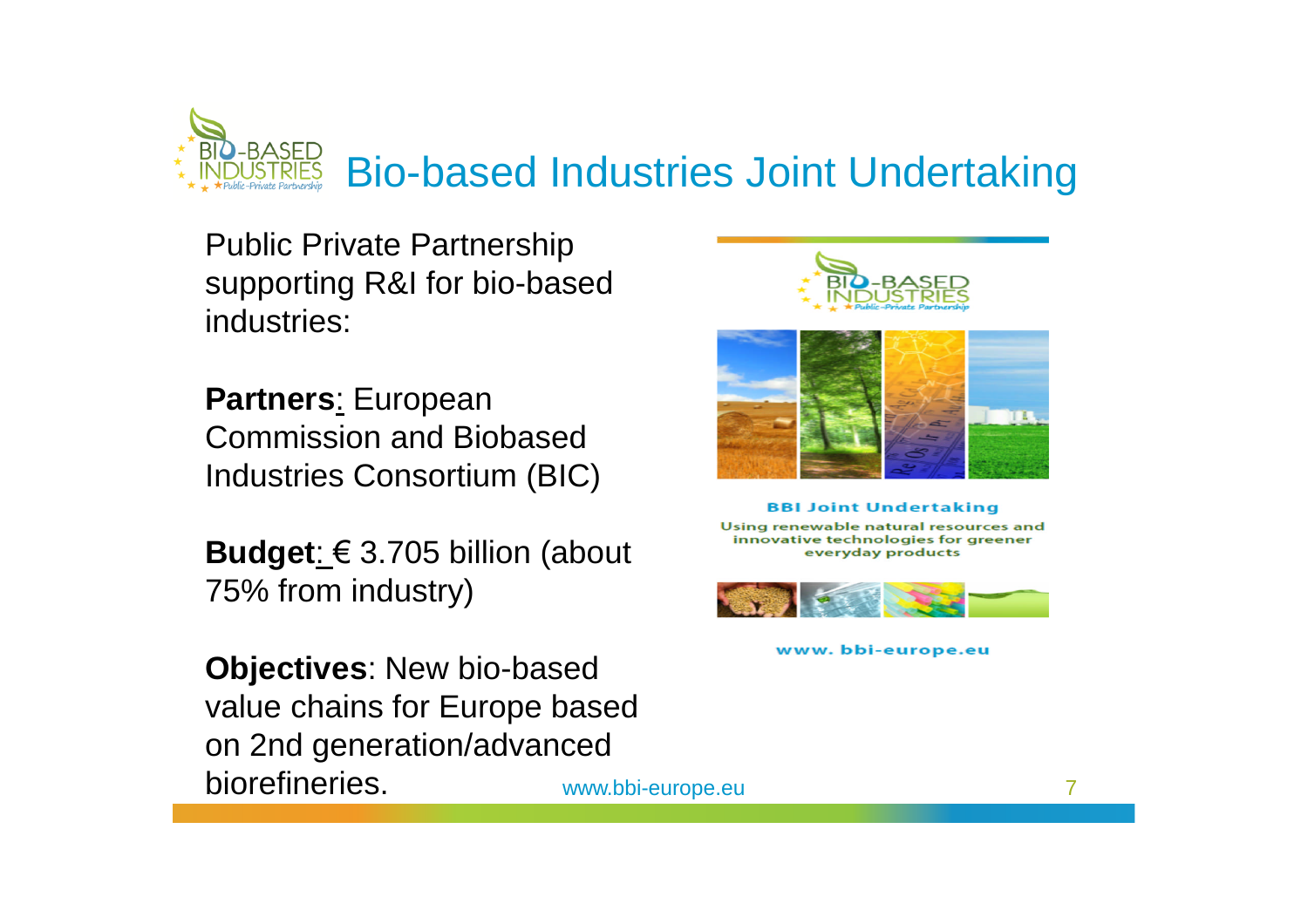

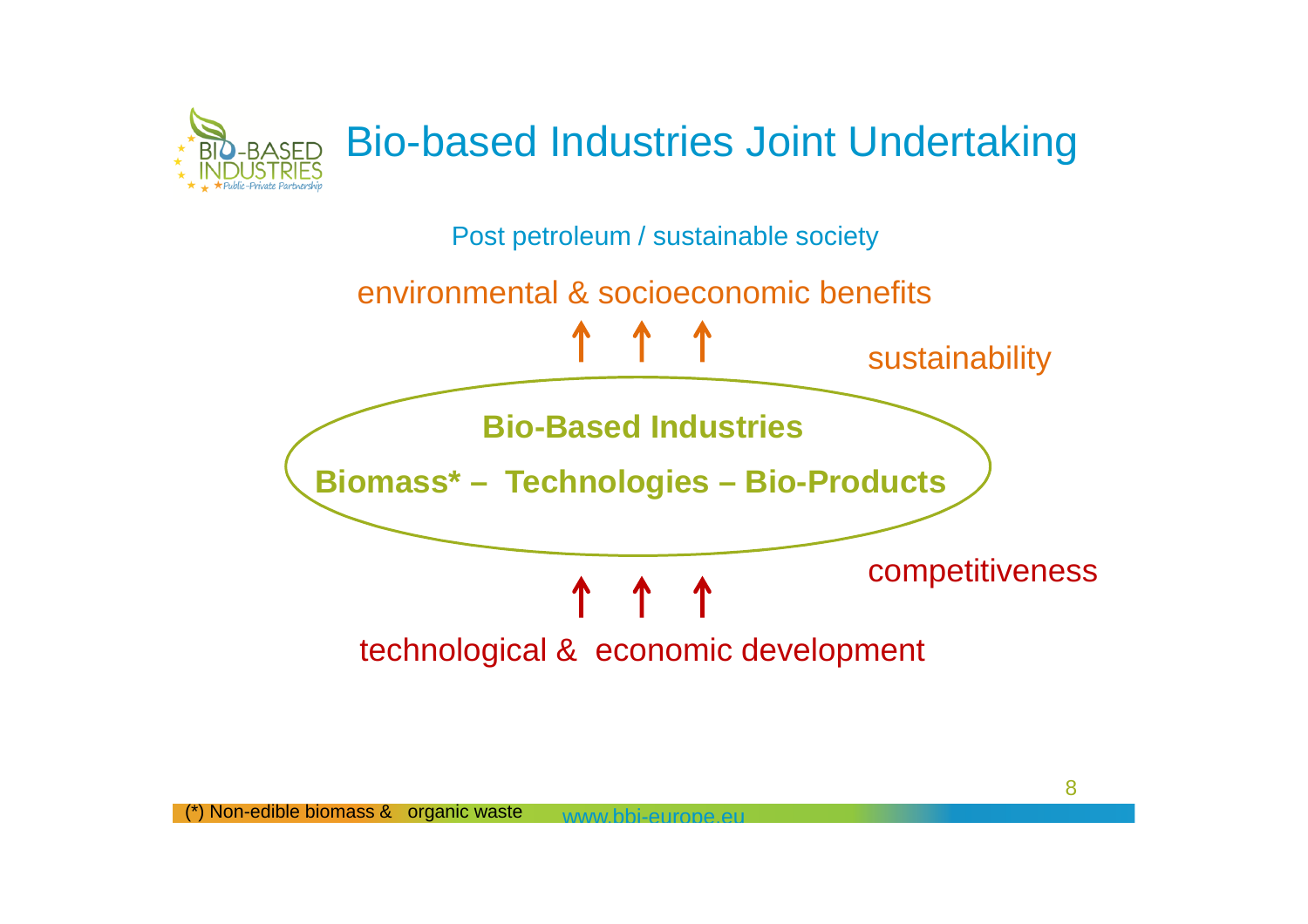

#### **Technology**

- Economic growth potential is a major driver of industrial interest in the BBI JU
- Technological achievements in research are ready to be translated (Lignocellulose)
- BBI JU is a way of sharing the risk between pubic and private sector in the scaling of these technologies
- BBI JU is much more than technology scaling (Policy, standards, sustainability, consumers, market)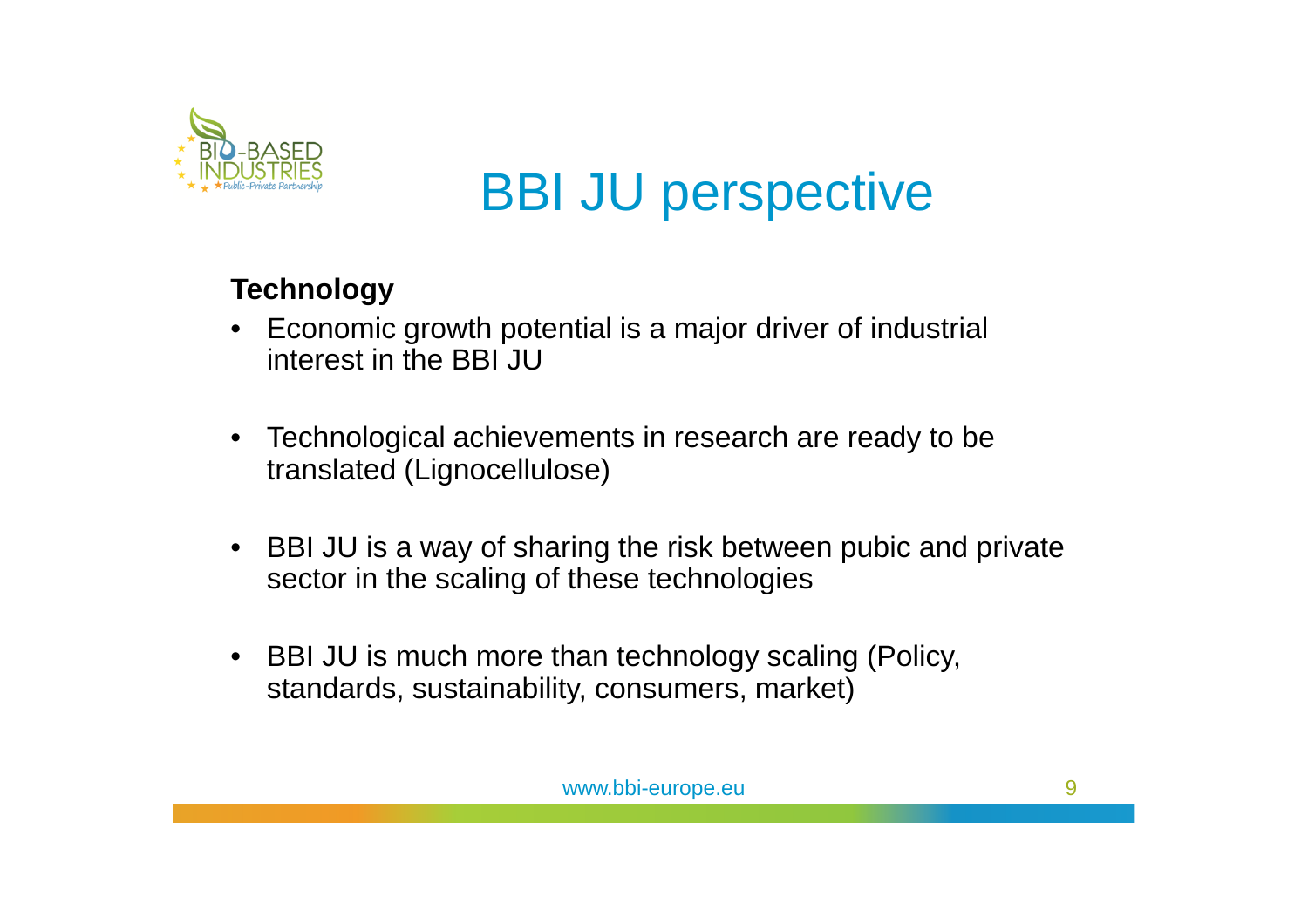

#### • **Policy and standards**

- Clear policy framework to allow investment in emerging technologies and products of the bioeconomy.
- Examine policy which will incentivise farmers, increase their engagement and promote inward investment in biorefining in Europe.
- Develop standards for biobased and biodegradable products (CEN TC 411).
- Examine measures to allow efficient biobased resource mobilisation (sustainability criteria; costs, logistics, availability).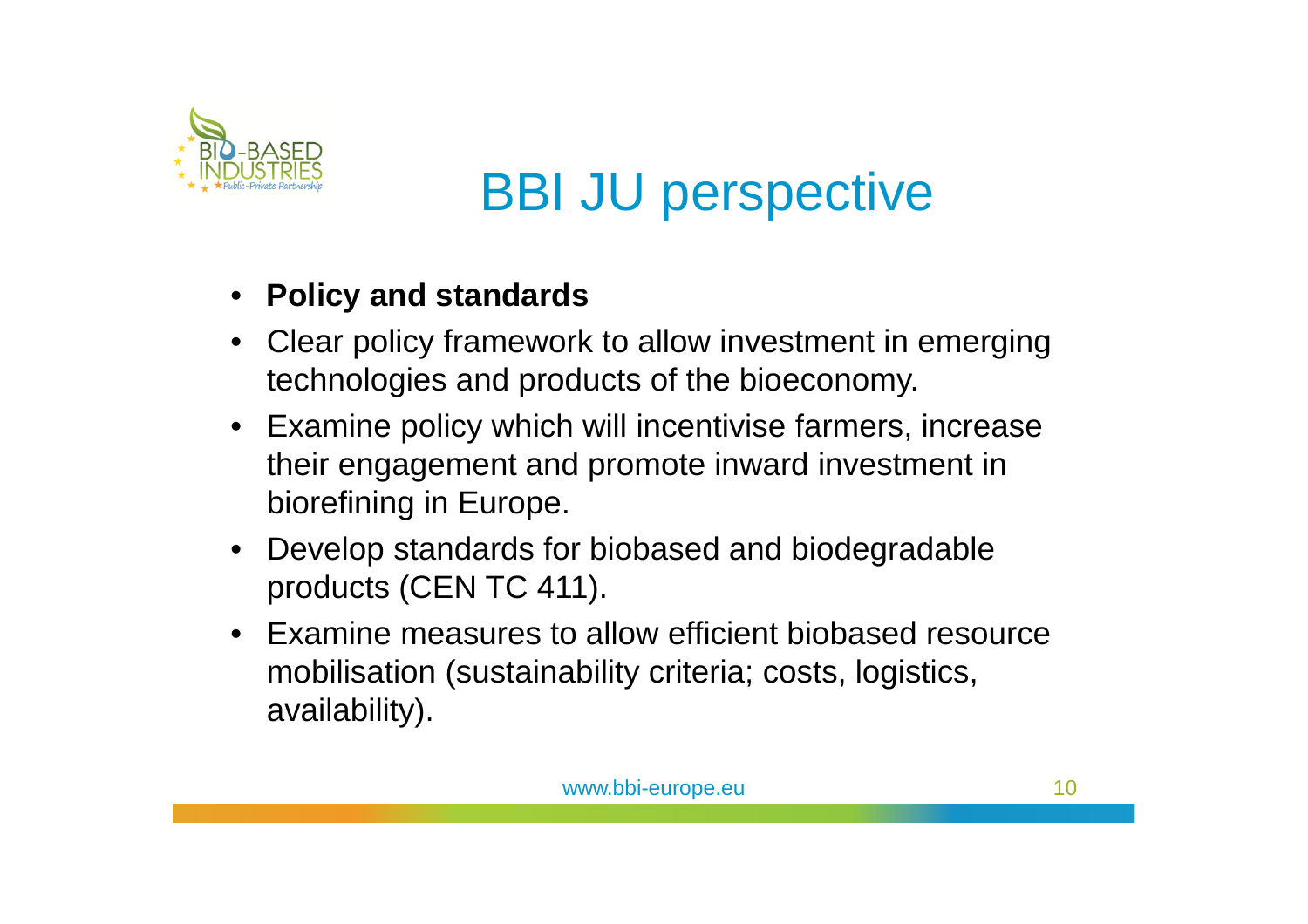

#### • **Policy and standards**

- Lack of common European policy is impeding widespread business growth in the bioeconomy
- Distortive policy for bioenergy and no policy for Biobased products is also an impediment
- Energy and biofuels are part of the bioeconomy they are NOT the Bioeconomy.
- Biochemicals will be the economic driver for the European Bioeconomy. Co products such as biofuels and bioenergy will be viable as a result of biochemical production.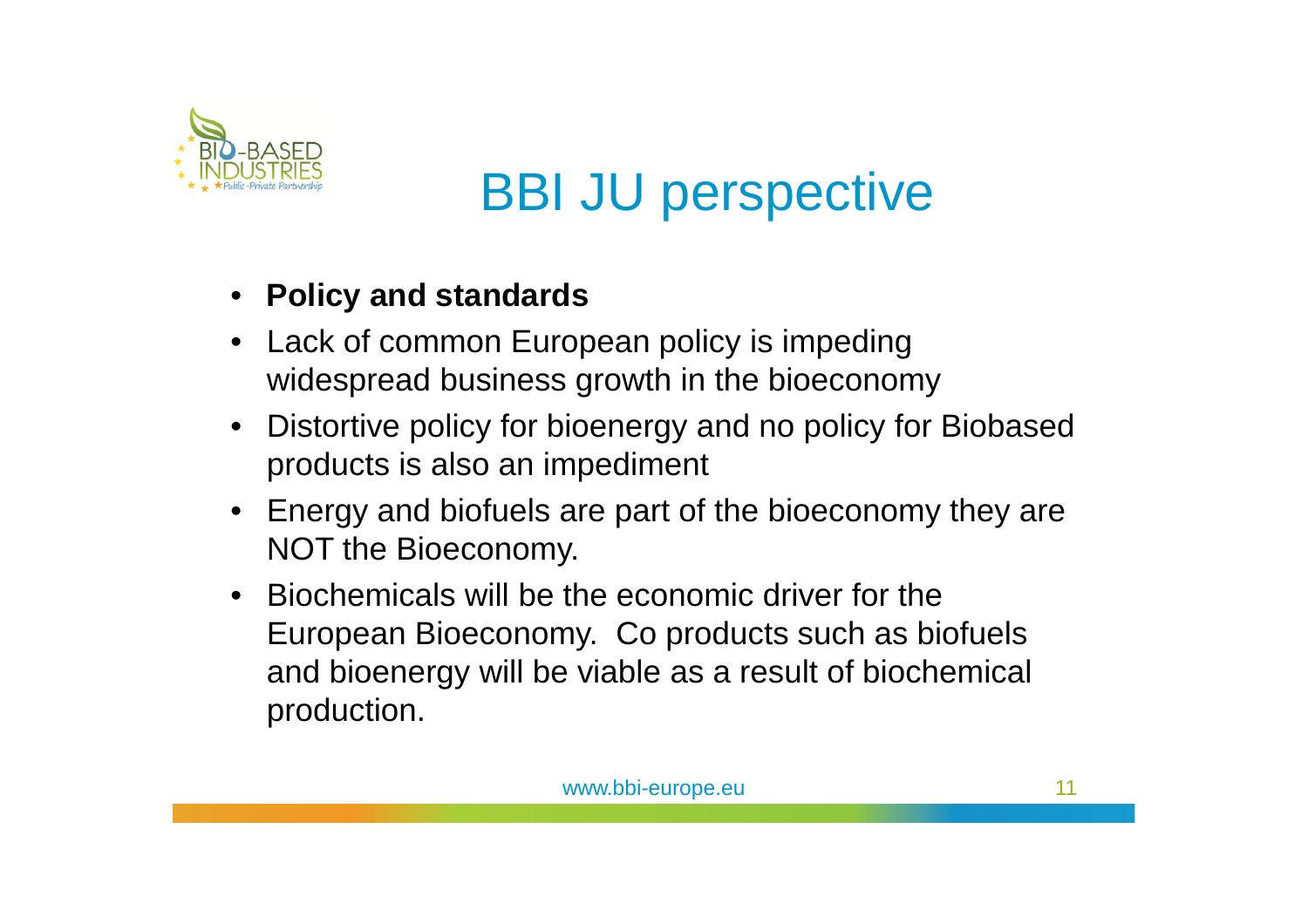

- **Consumer behavior and acceptance**
- Open and transparent communication
- Showcasing biorefinery activity
	- Product performance
	- Job creation (rural development)
	- Environmental benefits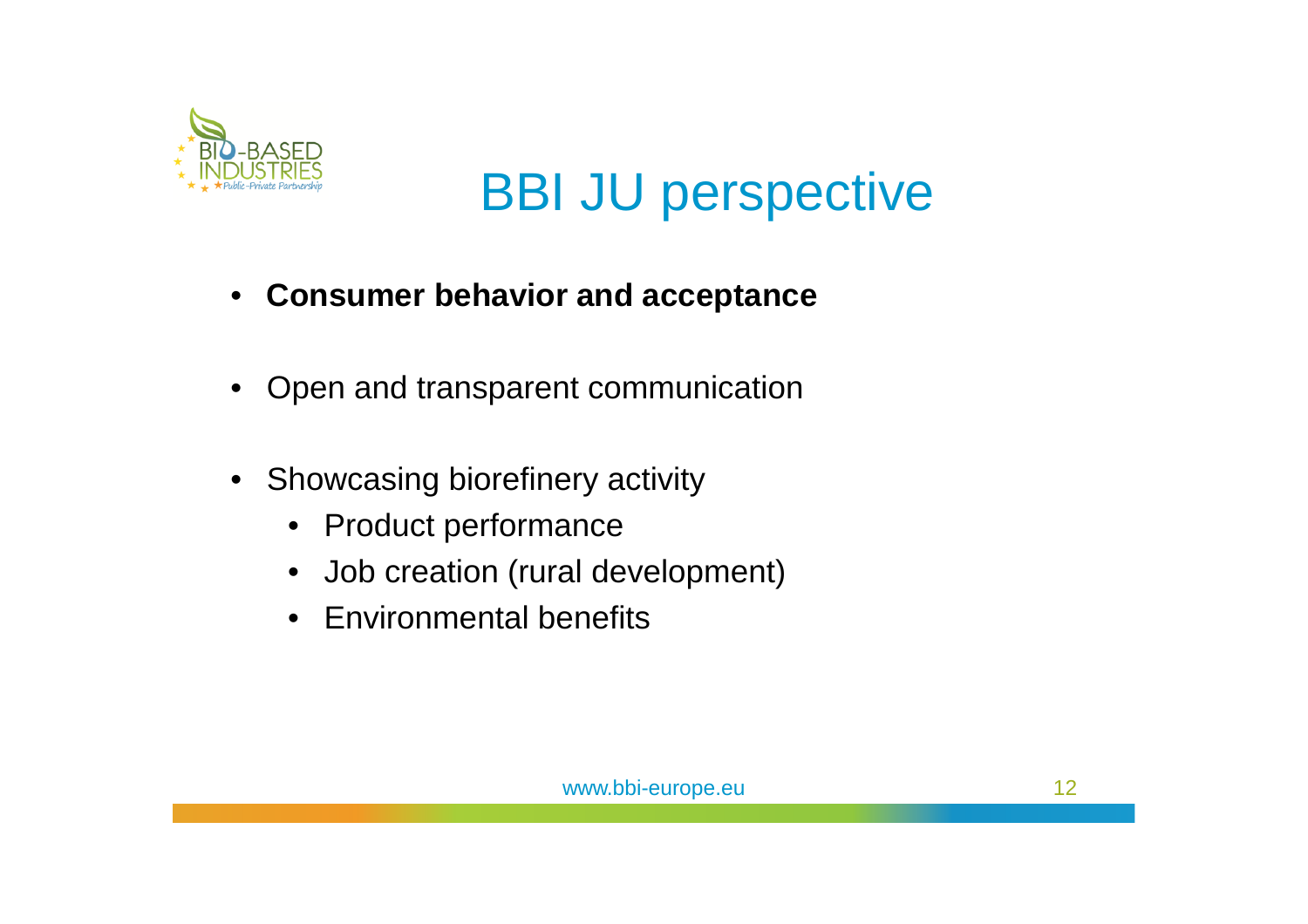

- **Sustainable value chains**
- Examine the entire process and value chain when developing technologies
- Focus on biomass/biobased resource value cascading
- Bioresource mapping needed
- Improve resource efficiency of agriculture/food production, and food processing value chains to reduce waste and produce biobased products.
- Life cycle thinking (from TRL 1) and life cycle analysis (From TRL 3 onwards)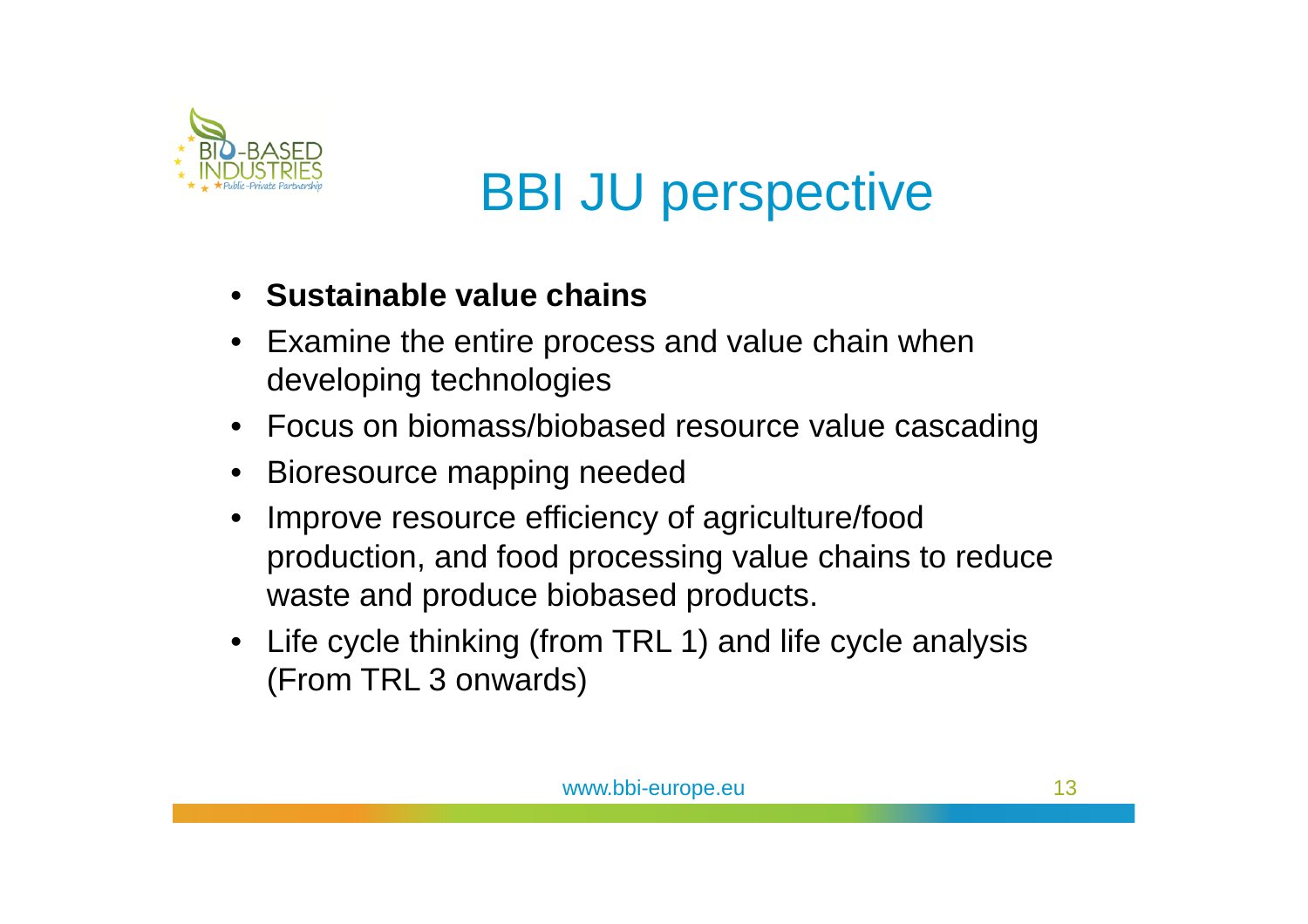

- **Market**
- Examine means of encouraging the uptake of biobased products e.g. Green public procurement
- Analysis of the conditions for supporting industry investment is required, as well as the possible mechanisms for reducing their risk.
- Standards and certification global standards
- Incentives to stimulate market activity e.g. incentives for the valorisation of biological waste
- Industry cooperation for mutual benefit is a major challenge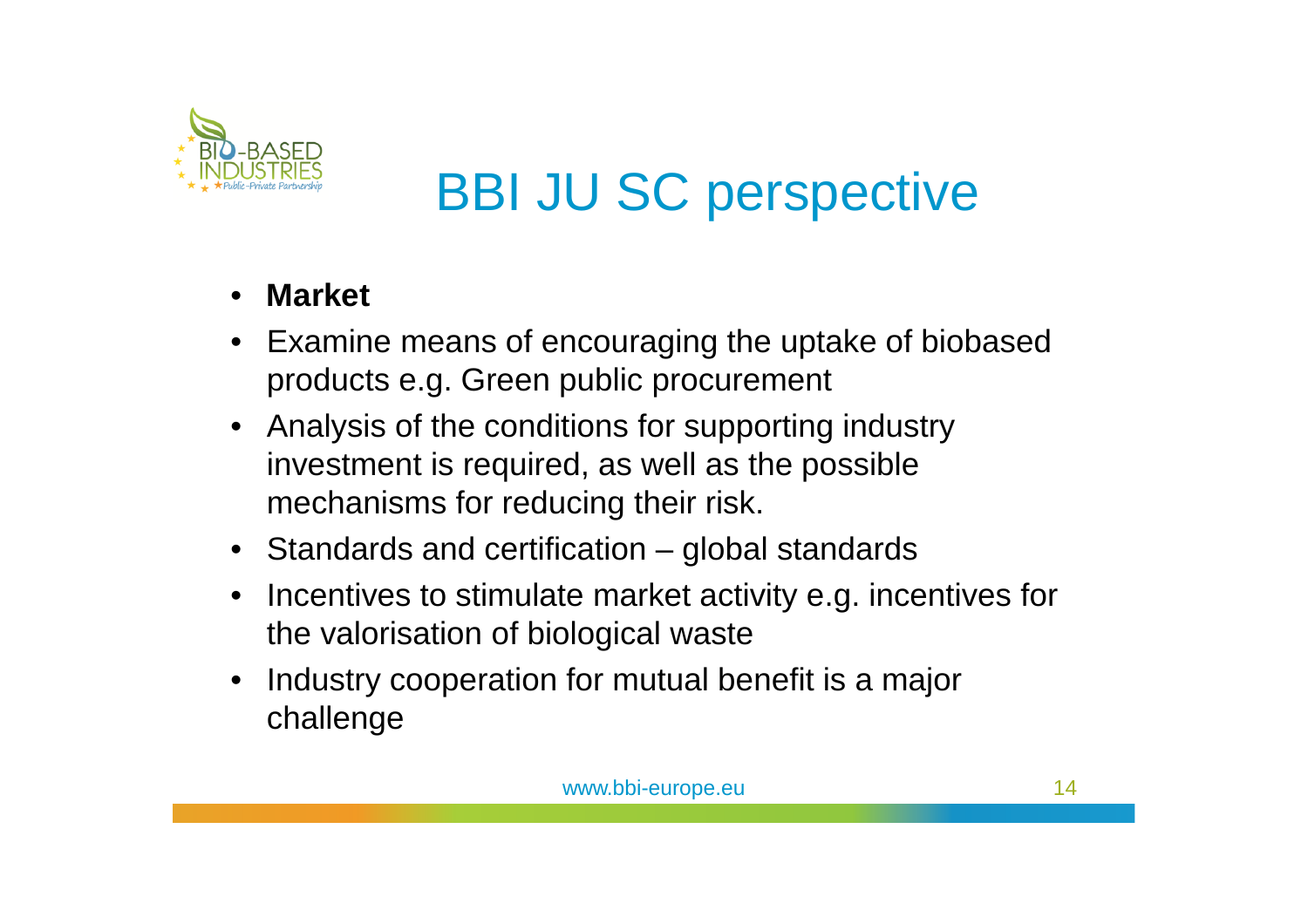

- **BBI JU conclusions**
- Great opportunity to operate flagship and demonstration plants across Europe
- Need major investment in the Bioeconomy
- Need coordination and support actions (CSAs) e.g. policy, life cycle analysis, standards, certification, biomass supply
- Need a robust policy landscape
- Biorefining Value Cascading is critical
- Improved resource efficiency and diversification